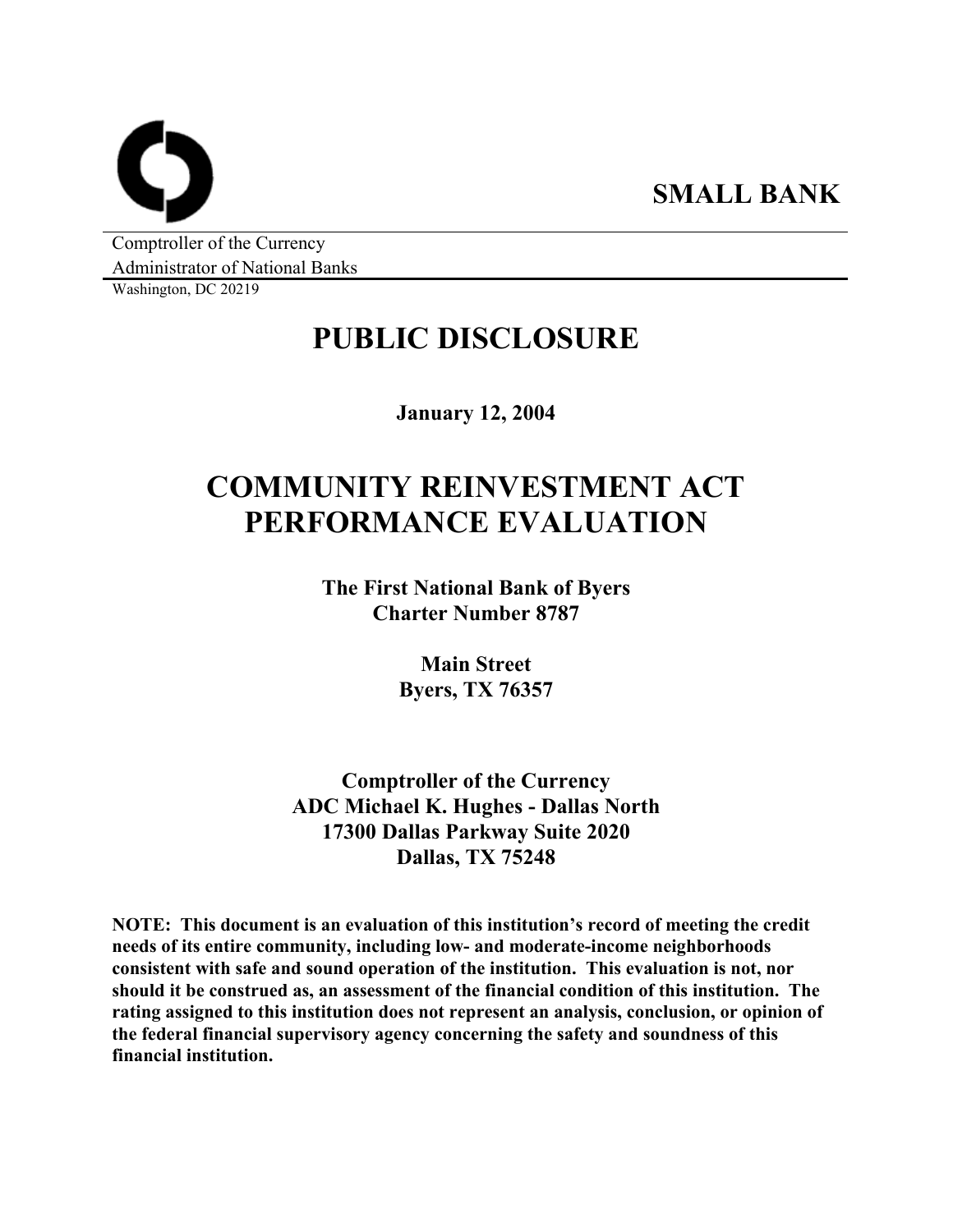## **INSTITUTION'S CRA RATING This institution is rated Satisfactory.**

The First National Bank of Byers (FNB Byers) has a satisfactory record of meeting community credit needs. This rating is based upon the following:

- The quarterly-averaged loan-to-deposit ratio of 70% meets the standards of satisfactory performance;  $\bullet$
- An adequate number of loans sampled originated within the bank's assessment area;
- The geographic distribution of the residential loans made to moderate-income census tracts exceeds the standard of satisfactory performance; and
- The geographic distribution of sampled consumer loans reflects a good dispersion to moderate-income census tracts within the assessment area.

## **DESCRIPTION OF INSTITUTION**

FNB Byers is a \$61 million community bank located in Byers, Texas. It is wholly owned by a one-bank holding company, Byers Bancshares, Inc., a Texas Corporation. As of September 30, 2003, the bank's holding company has total combined assets of approximately \$61 million. FNB Byers serves Clay County and the city of Wichita Falls through two banking locations: (1) the main office located on Main Street in Byers, Texas, and (2) the Cattleman's branch at 900 Midwestern Parkway in Wichita Falls, Texas.

Both locations have drive-up facilities, with extended weekday hours at the Cattleman's location. The bank also operates two automated teller machines (ATM) - one at each location. In addition, FNB Byers offers telephone banking through its Telebank service and offers balance transfer capabilities via the Internet (www.fnbbyers.net).

FNB Byers provides various deposit and loan products. In prior years, management's lending focus was agriculture loans, which consist of farmland and livestock loans. Because of the changing market and the growth established from the branch location, management's primary lending focus has changed to consumer lending and small business loans; however, they continue to provide agriculture loans to its established market as well as to Archer City. Management has stated that they do make mortgage loans, but cannot compete with the number of financial institutions in Wichita Falls and surrounding areas and the products offered. As a result, most of the residential loans made are outside of the board-approved assessment area. The following table portrays the principal loan mix of FNB Byers as of September 30, 2003: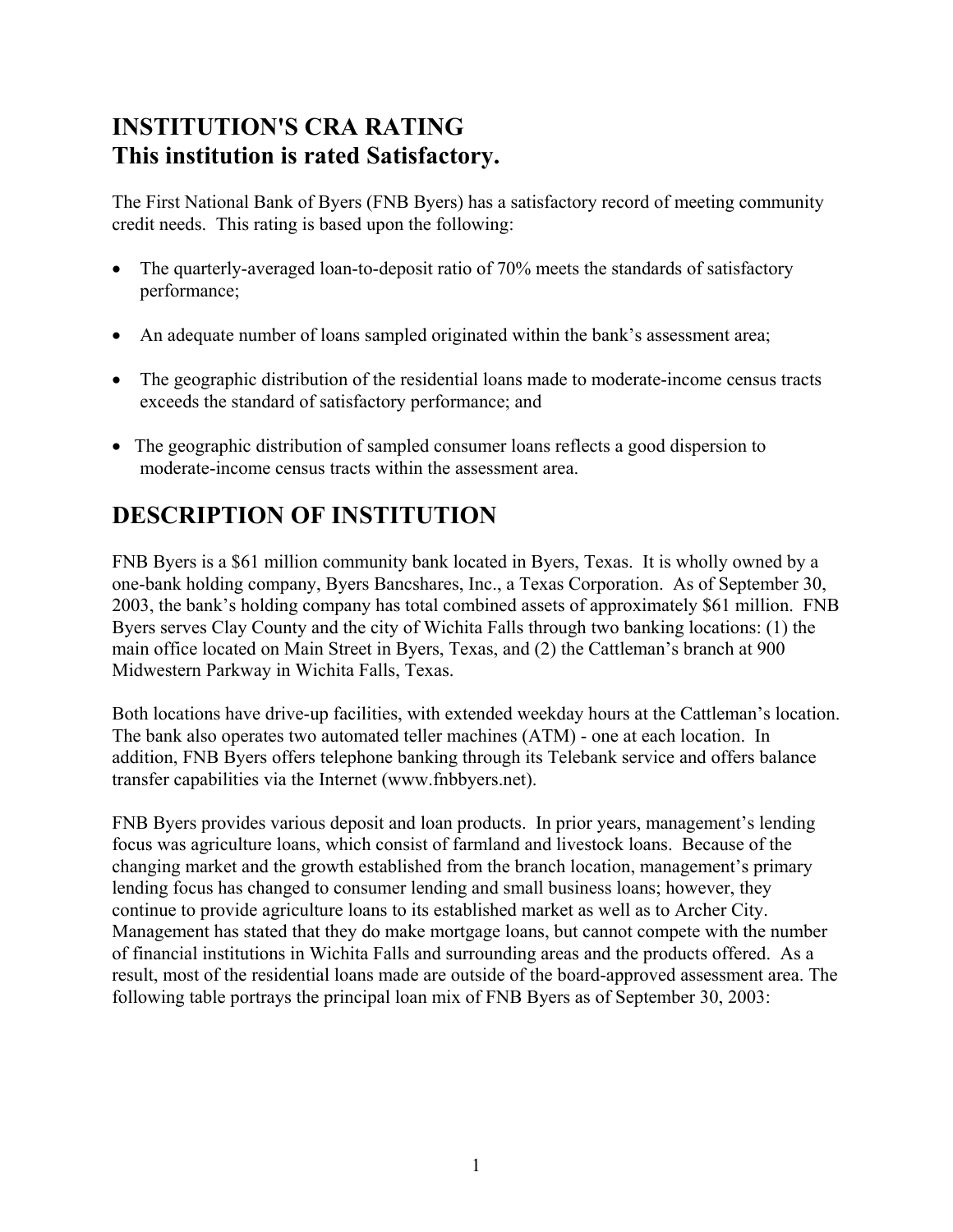| <b>Loan Category</b>           | \$ (000) | $\frac{0}{0}$ |
|--------------------------------|----------|---------------|
| Farmland                       | 11,322   | 29.5%         |
| Consumer                       | 7,421    | 19.3%         |
| Commercial                     | 5,878    | 15.3%         |
| <b>Residential Real Estate</b> | 5,271    | 13.7%         |
| <b>Commercial Real Estate</b>  | 5,001    | 13.0%         |
| Other Loans                    | 2,603    | 6.8%          |
| Construction & Development     | 789      | 2.1%          |
| Obligations                    | 118      | 0.3%          |
| <b>Total</b>                   | 38,403   | 100.00%       |

FNB Byers was rated "Satisfactory" in its previous CRA public evaluation dated June 14, 1999. The bank has no financial or legal obstacles that affect its ability to meet community credit needs. As of September 30, 2003, FNB Byers had a "net loans to total assets" ratio of 62%.

## **DESCRIPTION OF CLAY COUNTY AND CITY OF WICHITA FALLS, TEXAS**

FNB Byers's assessment area is Clay County and the city of Wichita Falls, Texas (Clay County/Wichita Falls). The bank's assessment area meets the requirements of the regulatory guidelines and does not arbitrarily exclude any low-or moderate-income areas.

Using 2000 Census information, Clay County consists of three middle-income census tracts and the city of Wichita Falls includes 31 census tracts of varying income levels: one low-income, 12 moderate-income, 11 middle-income and seven upper-income. The local economy of Clay County is considered to be declining with the largest employers as the Independent School District, the county government, and Silver Creek Mobile Homes, Inc. The largest industry is agriculture – farming and cattle. The economy of Wichita Falls is growing with several large employers, Sheppard Air Force Base, Midwestern State University, and United Regional Health Care; the largest industry is manufacturing.

The demographics for the assessment area (AA) include: total occupied housing units at 90% with owner-occupied housing at 55%, rental-occupied housing at 35%, and vacant housing units at 10%. Other pertinent demographic information are reflected in the following table: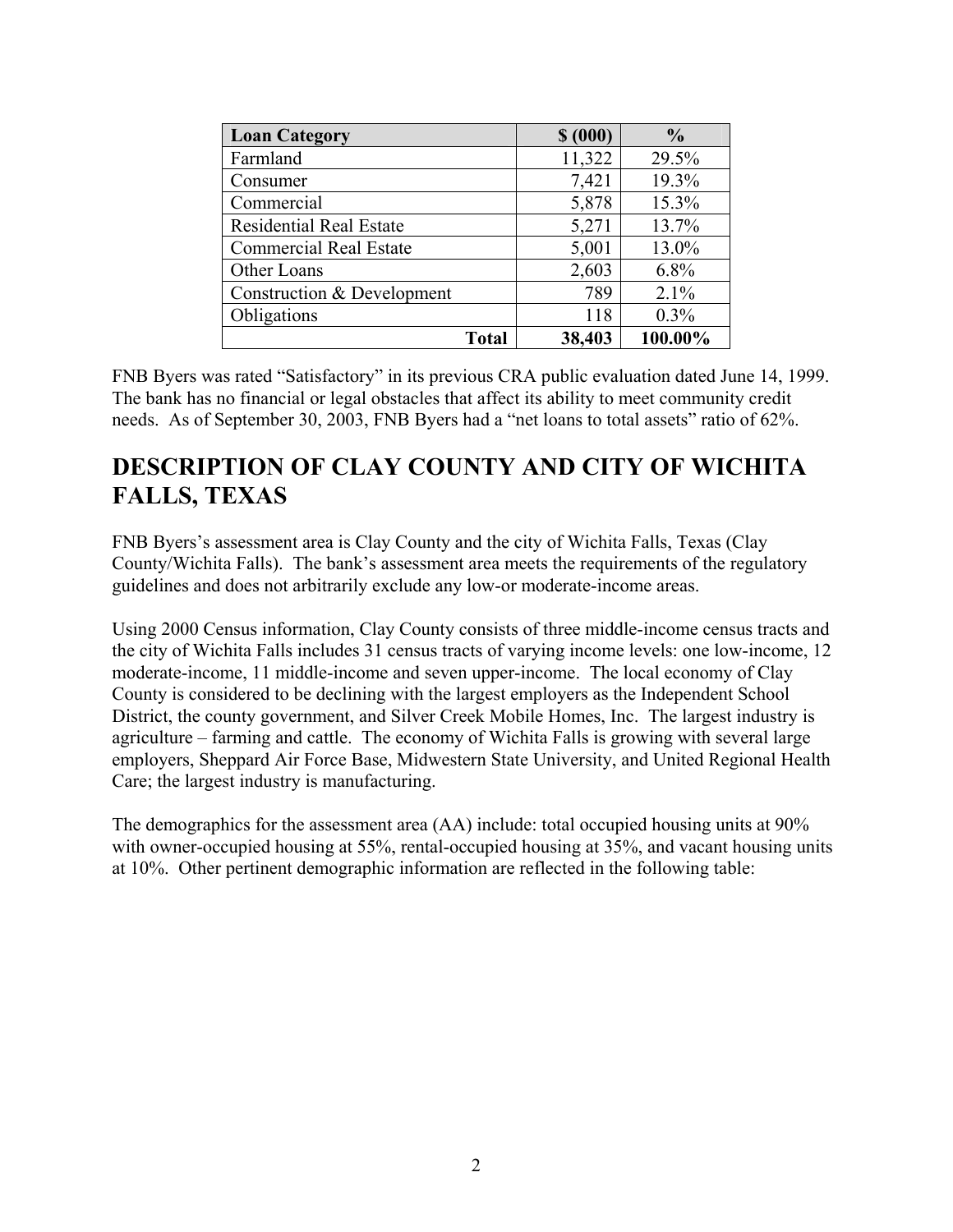| DEMOGRAPHIC AND ECONOMIC CHARACTERISTICS OF AA |             |  |  |  |  |  |  |
|------------------------------------------------|-------------|--|--|--|--|--|--|
| Population                                     |             |  |  |  |  |  |  |
| Number of Families                             | 29,630      |  |  |  |  |  |  |
| Number of Households                           | 43,874      |  |  |  |  |  |  |
| Geographies                                    |             |  |  |  |  |  |  |
| Number of Census Tracts                        | 34          |  |  |  |  |  |  |
| # - % Low-Income Census Tracts                 | $1 - 3\%$   |  |  |  |  |  |  |
| # - % Moderate-Income Census Tracts            | $12 - 35%$  |  |  |  |  |  |  |
| # - % Middle-Income Census Tracts              | $14 - 41\%$ |  |  |  |  |  |  |
| # - % Upper-Income Census Tracts               | $7 - 21\%$  |  |  |  |  |  |  |
| Median Family Income (MFI)                     |             |  |  |  |  |  |  |
| 2000 MFI for AA                                | 40,832      |  |  |  |  |  |  |
| 2000 HUD-Adjusted MFI                          | 39,350      |  |  |  |  |  |  |
| 2001 HUD-Adjusted MFI                          | 40,176      |  |  |  |  |  |  |
| 2002 HUD-Adjusted MFI                          | 40,476      |  |  |  |  |  |  |
| 2003 HUD-Adjusted MFI                          | 45,576      |  |  |  |  |  |  |
| <b>Economic Indicators</b>                     |             |  |  |  |  |  |  |
| <b>Unemployment Rate</b>                       | 4.5%        |  |  |  |  |  |  |
| 2003 Median Housing Value                      | 65,577      |  |  |  |  |  |  |
| % of Households on Social Security             | 26%         |  |  |  |  |  |  |
| % of Households Below Poverty Level            | 13%         |  |  |  |  |  |  |
| % of Households on Retirement                  | 17%         |  |  |  |  |  |  |

<sup>\*</sup>Based on November 2003 Bureau of Labor Statistics (BLS) Data for Clay County/Wichita Falls, TX

The credit needs of the community were determined through interviews with individuals associated with Clay County and the city of Wichita Falls. The community contacts indicated area financial institutions are very cooperative and are diligent in trying to meet the community's credit needs.

### **CONCLUSIONS ABOUT PERFORMANCE CRITERIA**

The September 30, 2003 Call Report indicates that the majority of FNB Byers's loan portfolio consists of farmland (agriculture) loans. The next largest distribution of loans is consumer installment. We sampled loans originated between June 14,1999, and December 31, 2003. Since the bank is a Home Mortgage Disclosure Act (HMDA) reporter, we used its HMDA information for our analysis.

Overall, FNB Byers is meeting the standards of satisfactory performance. The bank's strengths are its loan-to-deposit ratio and it's lending to moderate-income families and census tracts.

#### **Loan-to-Deposit Ratio**

FNB Byers's average loan-to-deposit (LTD) ratio is 70%. Given the bank's size, financial condition, and assessment area credit needs, the bank meets the standard for satisfactory performance. Information for other financial institutions within the bank's assessment area is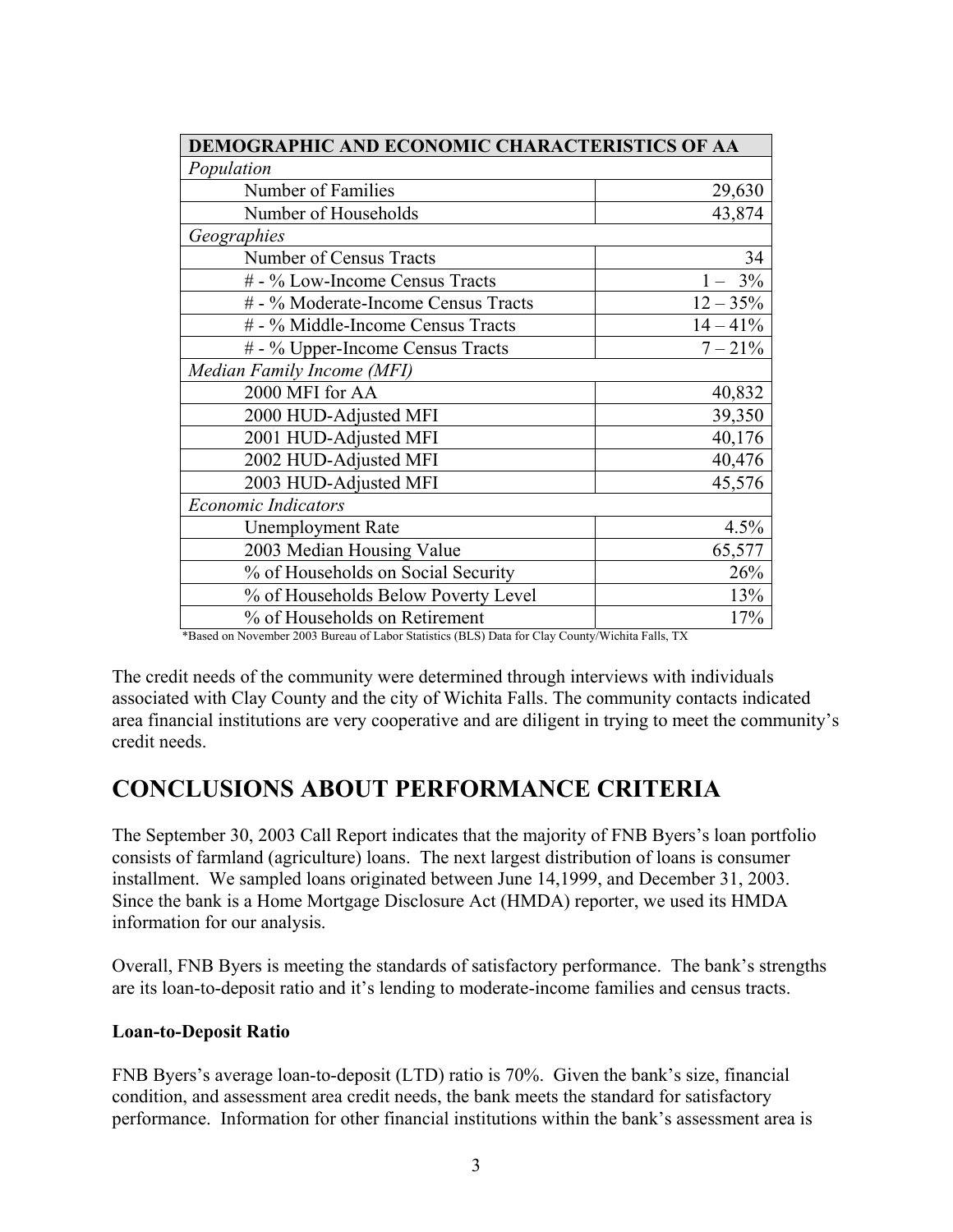detailed in the following table:

|                                     | Assets $(500)$ 's) | <b>Average LTD</b> |
|-------------------------------------|--------------------|--------------------|
| <b>Institution</b>                  | As of 09/30/03     | Ratio              |
| National Peer Group                 | $50,000 - 100,000$ | 70.72%             |
| <b>First National Bank of Byers</b> | 61,402             | 70.42%             |
| Legend Bank, N.A.                   | 281,770            | 65.64%             |
| <b>First National Bank of Texas</b> | 458,398            | 43.56%             |

#### **Lending in Assessment Area**

Based on our review of FNB Byers's performance context and lending patterns, the bank meets the standards of satisfactory performance.

| <b>Lending in Clay County/Wichita Falls</b> |     |                   |                 |      |       |        |                  |         |      |        |  |
|---------------------------------------------|-----|-------------------|-----------------|------|-------|--------|------------------|---------|------|--------|--|
|                                             |     |                   | Number of Loans |      |       |        | Dollars of Loans |         |      |        |  |
|                                             |     | Inside<br>Outside |                 |      | Total | Inside |                  | Outside |      | Total  |  |
| Loan Type                                   | #   | $\%$              | #               | $\%$ |       | \$     | $\%$             |         | $\%$ |        |  |
| Home Purchase                               | 50  | 38                | 81              | 62   | 131   | 2,279  | 42               | 3,123   | 58   | 5,402  |  |
| Refinancing                                 | 53  | 36                | 94              | 64   | 147   | 2,332  | 40               | 3,547   | 60   | 5,879  |  |
| Home<br>Improvement                         |     | 20                | 4               | 80   | 5     | 8      | 5                | 160     | 95   | 168    |  |
| Farmland                                    | 18  | 90                | 2               | 10   | 20    | 3,041  | 87               | 462     | 13   | 3,503  |  |
| Consumer                                    | 16  | 80                | 4               | 20   | 20    | 192    | 91               | 19      | 9    | 211    |  |
| Totals                                      | 138 | 43                | 185             | 57   | 323   | 7,852  | 52               | 7,311   | 48   | 15,163 |  |

*Source: Data reported under HMDA, sample of farmland and consumer loans.* 

#### **Lending to Borrowers of Different Incomes and to Businesses of Different Sizes**

The bank meets the standard for satisfactory performance in lending to borrowers of different incomes and to businesses of different sizes. We reviewed the residential loans originated within the bank's assessment area. FNB Byers's loan penetration to low-income borrowers is minimal in comparison to the demographics as seen in the following table:

| <b>Borrower Distribution of Residential Real Estate Loans in Clay County/Wichita Falls</b> |           |          |            |          |          |          |           |          |  |  |  |
|--------------------------------------------------------------------------------------------|-----------|----------|------------|----------|----------|----------|-----------|----------|--|--|--|
| Borrower                                                                                   | Low       |          | Moderate   |          | Middle   |          | Upper     |          |  |  |  |
| Income Level                                                                               |           |          |            |          |          |          |           |          |  |  |  |
| Loan Type                                                                                  | $%$ of AA | $%$ of   | $\%$ of AA | $%$ of   | % of AA  | $%$ of   | % of $AA$ | $%$ of   |  |  |  |
|                                                                                            | Families  | Number   | Families   | Number   | Families | Number   | Families  | Number   |  |  |  |
|                                                                                            |           | of Loans |            | of Loans |          | of Loans |           | of Loans |  |  |  |
| Home Purchase                                                                              | 18.5      | 4        | 19.3       | 4        | 23.6     | 22       | 38.6      | 70       |  |  |  |
| Refinancing                                                                                | 18.5      | $\theta$ | 19.3       | 50       | 23.6     | 50       | 38.6      |          |  |  |  |
| Home                                                                                       | 18.5      | $\theta$ | 19.3       | $\Omega$ | 23.6     | $\Omega$ | 38.6      | 100      |  |  |  |
| Improvement                                                                                |           |          |            |          |          |          |           |          |  |  |  |

 *Source: Data reported under HMDA; U.S. 2000 Census data.* 

However, the small volume of residential loans to low-income borrowers is attributed to many factors. For instance, FNB Byers is not a large maker of mortgage loans. Also, a substantial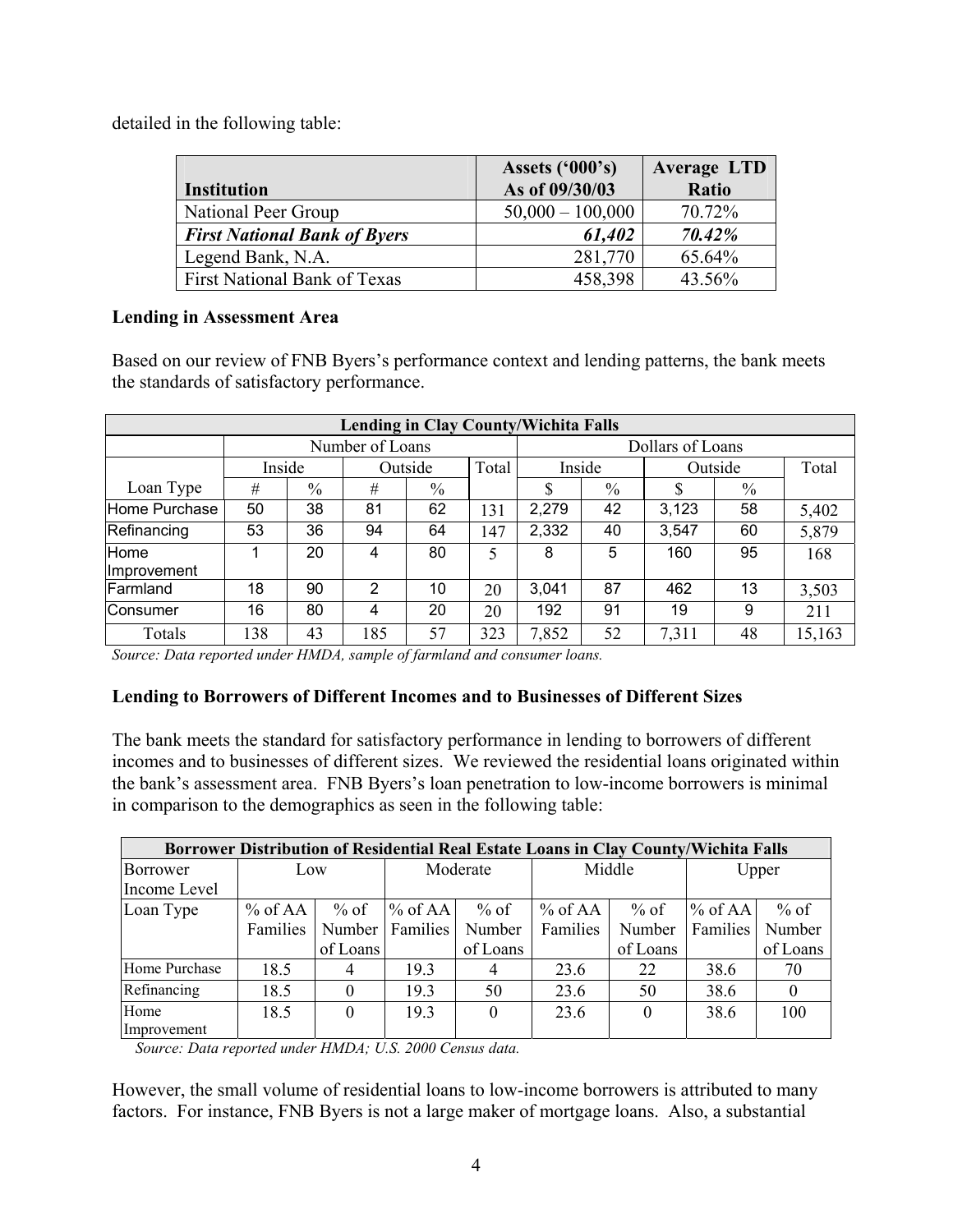portion of persons within the assessment area are on a fixed-income or have income below the poverty level. The requirements of closing costs and down payments are more feasible for middle- and upper-income borrowers when purchasing a home. Typically, borrowers with higher incomes are able to produce these funds, which many lower income borrowers are unable to do.

Moreover, we could not determine the bank's performance regarding lending to farms of different sizes because financial information was not always obtained. As a result, we used the loan size as a proxy for revenues. Based on this information, FNB Byers has originated a sufficient number of loans to farms within it assessment area with a large percentage of loans at less than \$100 thousand. The following table illustrates the bank's lending penetration to businesses based on loan size:

| <b>Borrower Distribution of Loans to Farms by Loan Size in Clay County/Wichita Falls</b> |           |            |                                    |        |  |  |  |  |  |  |
|------------------------------------------------------------------------------------------|-----------|------------|------------------------------------|--------|--|--|--|--|--|--|
| Loan Size                                                                                | Number of | Percent of | Dollar Volume of Percent of Dollar |        |  |  |  |  |  |  |
| (000's)                                                                                  | Loans     | Number     | Loans                              | Volume |  |  |  |  |  |  |
| $$0 - $100,000$                                                                          |           |            | 619,691                            | 20     |  |  |  |  |  |  |
| $$100,001 - $250,000$                                                                    |           | 20         | 638,868                            |        |  |  |  |  |  |  |
| $$250,001 - $500,000$                                                                    |           |            |                                    |        |  |  |  |  |  |  |
| Over \$500,000                                                                           |           |            | 1,840,000                          | 59     |  |  |  |  |  |  |

 *Source: Farmland loans sampled.* 

In addition, we reviewed 20 consumer installment loans made within the bank's assessment area to determine the bank's performance of lending to borrowers of different incomes. Despite this, a meaningful analysis of the bank's record of consumer installment lending to borrowers could not be conducted because it is management's practice to not obtain financial information on existing customers. However, 35% of the number of consumer loans made was less than \$5,000 in amount and 20% were between \$5,001 and \$10 thousand.

#### **Geographic Distribution of Loans**

FNB Byers has a reasonable dispersion of loans in its assessment area. Based on our review of loans, the volume of residential loans made to low- and moderate-income census tracts is good in comparison to the percent of owner-occupied housing in the bank's assessment area as detailed in the following table:

| <b>Geographic Distribution of Residential Real Estate Loans in Clay County/Wichita Falls</b> |                   |                             |           |        |                                                      |          |                   |        |  |  |
|----------------------------------------------------------------------------------------------|-------------------|-----------------------------|-----------|--------|------------------------------------------------------|----------|-------------------|--------|--|--|
| Census Tract                                                                                 | Low               |                             | Moderate  |        | Middle                                               |          | Upper             |        |  |  |
| Income Level                                                                                 |                   |                             |           |        |                                                      |          |                   |        |  |  |
| Loan type                                                                                    | $%$ of AA $\vert$ | $%$ of                      | $%$ of AA | $%$ of | $\%$ of AA                                           | $%$ of   | $%$ of AA         | $%$ of |  |  |
|                                                                                              | Owner             | Number                      | Owner     | Number | Owner                                                | Number   | Owner             | Number |  |  |
|                                                                                              | Occupied          |                             |           |        | of Loans   Occupied   of Loans   Occupied   of Loans |          | Occupied of Loans |        |  |  |
|                                                                                              | Housing           |                             | Housing   |        | Housing                                              |          | Housing           |        |  |  |
| Home Purchase                                                                                | 2.1               | $\mathcal{D}_{\mathcal{L}}$ | 19.2      | 36     | 49.4                                                 | 48       | 29.3              | 14     |  |  |
| Refinancing                                                                                  | 2.1               | 0                           | 19.2      | 50     | 49.4                                                 | 50       | 29.3              |        |  |  |
| Home Improvement                                                                             | 2.1               |                             | 19.2      |        | 49.4                                                 | $\Omega$ | 29.3              | 100    |  |  |

 *Source: Data reported under HMDA; U.S. 2000 Census data.*